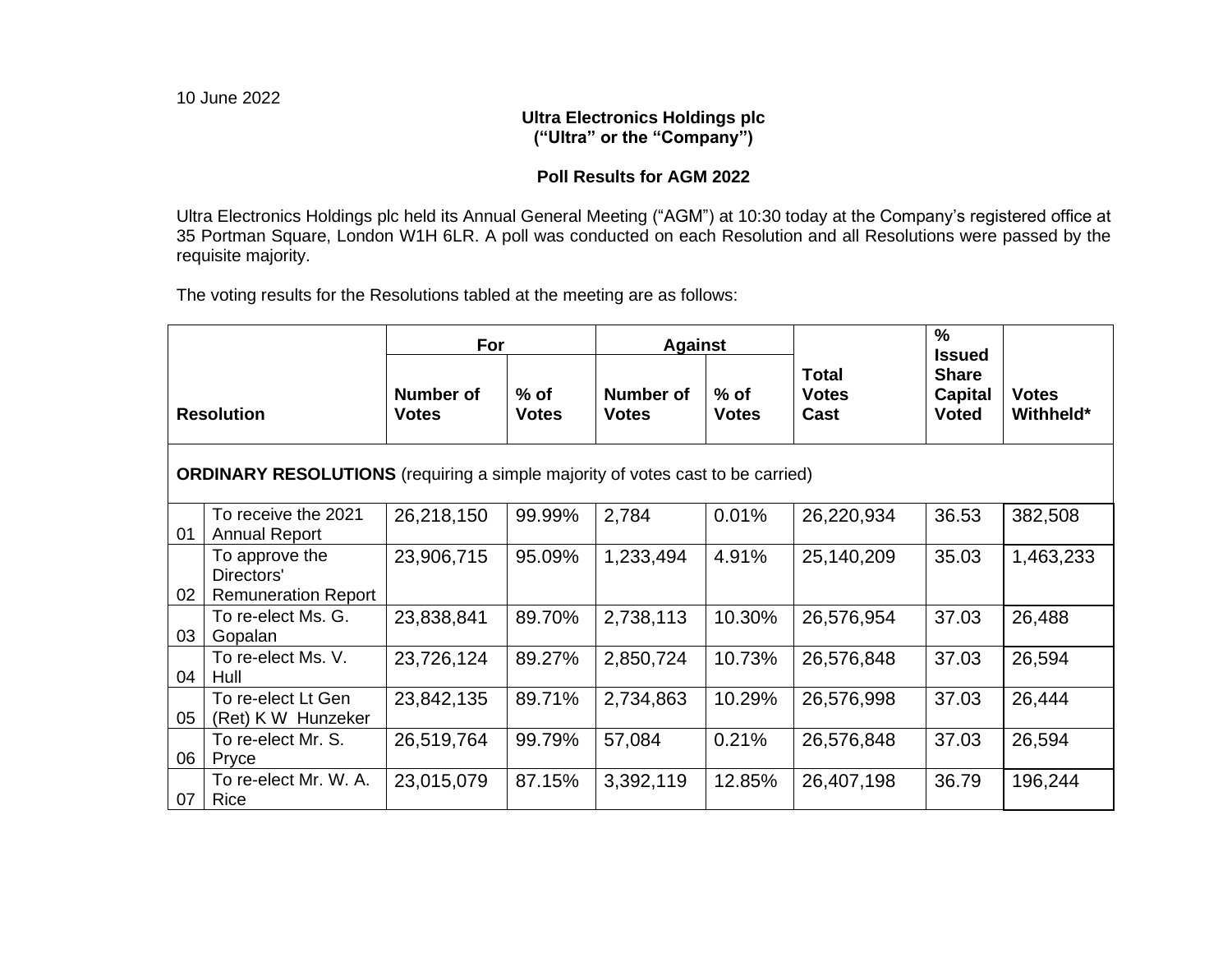| 08                                                                     | To re-elect Mr. M. J.<br>Sclater                                                      | 26,487,019 | 99.66% | 89,589    | 0.34%  | 26,576,608 | 37.03 | 26,834  |  |  |
|------------------------------------------------------------------------|---------------------------------------------------------------------------------------|------------|--------|-----------|--------|------------|-------|---------|--|--|
| 09                                                                     | To re-elect Mr. D. J.<br>Shook                                                        | 23,703,257 | 89.19% | 2,873,501 | 10.81% | 26,576,758 | 37.03 | 26,684  |  |  |
| 10 <sup>°</sup>                                                        | To re-appoint Deloitte<br>as Auditors                                                 | 26,073,882 | 98.05% | 519,632   | 1.95%  | 26,593,514 | 37.05 | 9,928   |  |  |
| 11                                                                     | To authorise the<br>Directors to agree<br>auditor's<br>remuneration                   | 26,251,383 | 98.76% | 330,666   | 1.24%  | 26,582,049 | 37.04 | 21,393  |  |  |
| 12 <sup>2</sup>                                                        | To authorise<br>Directors to allot<br>shares                                          | 26,075,848 | 98.11% | 501,028   | 1.89%  | 26,576,876 | 37.03 | 26,566  |  |  |
| <b>SPECIAL RESOLUTIONS</b> (requiring 75% of votes cast to be carried) |                                                                                       |            |        |           |        |            |       |         |  |  |
| 13 <sup>°</sup>                                                        | To dis-apply pre-<br>emption rights - 5%                                              | 26,462,556 | 99.76% | 62,620    | 0.24%  | 26,525,176 | 36.96 | 78,266  |  |  |
| 14                                                                     | To dis-apply pre-<br>emption rights -<br>additional 5% in<br>certain<br>circumstances | 26,298,550 | 98.86% | 303,126   | 1.14%  | 26,601,676 | 37.06 | 1,766   |  |  |
| 15 <sub>15</sub>                                                       | To authorise the<br>Company to<br>purchase its own<br>shares                          | 26,271,928 | 99.33% | 176,255   | 0.67%  | 26,448,183 | 36.85 | 155,259 |  |  |
| 16 <sup>°</sup>                                                        | To permit General<br>Meetings to be called<br>on 14 days' notice                      | 25,638,538 | 96.38% | 964,103   | 3.62%  | 26,602,641 | 37.06 | 801     |  |  |

*\*A vote withheld is not a vote in law and is not counted towards votes cast "For" or "Against" a resolution.* 

The total voting rights of the Company as at 6.30pm on 8 June 2022, the day on which shareholders had to be on the register in order to be eligible to vote, was 71,773,636.